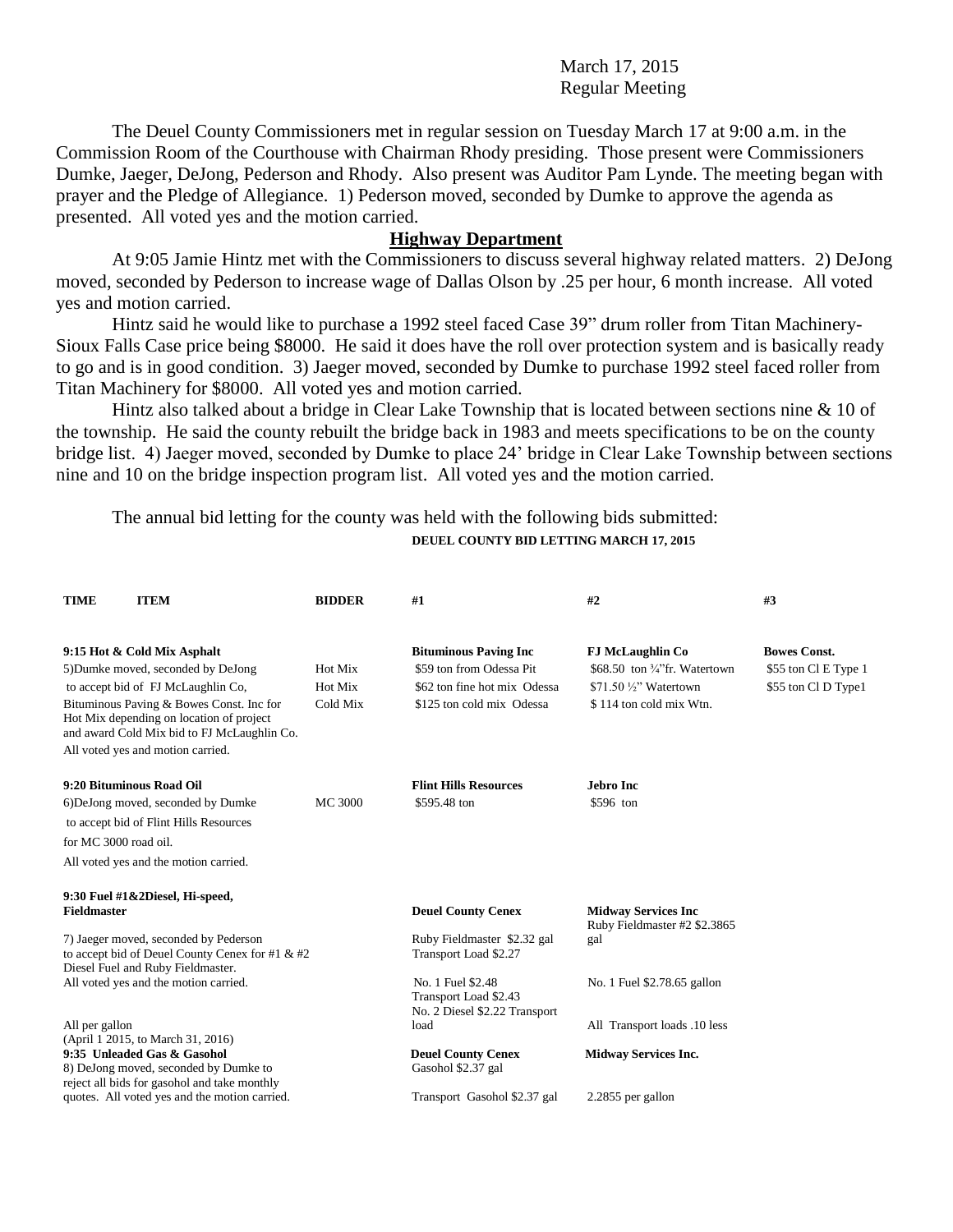| 9) Dumke moved, seconded by Rhody                                                                                          | Dozer           |                           | D6K \$5230 mth |                               |                             |
|----------------------------------------------------------------------------------------------------------------------------|-----------------|---------------------------|----------------|-------------------------------|-----------------------------|
| To accept bid of Butler Cat<br>for monthly rental of equipment. All voted<br>yes and motion carried.                       |                 |                           |                |                               |                             |
|                                                                                                                            |                 |                           |                |                               |                             |
|                                                                                                                            |                 | <b>True North Steel</b>   |                |                               |                             |
| 10:15 Corrugated Metal Culverts                                                                                            | $15$ " 16 gauge | \$9.93 ft.                |                |                               |                             |
| 10)Pederson moved, seconded by Jaeger                                                                                      | $18$ " 16 gauge | \$11.81 ft.               |                |                               |                             |
| to accept bid of True North Steel                                                                                          | $24$ " 16 gauge | \$15.49 ft.               |                | Aluminized Type 2 Culvert add |                             |
| for corrugated metal culverts and aluminized                                                                               | $36$ " 14 gauge | \$28.68 ft.               |                | 20%                           |                             |
| culverts. All voted yes and the motion carried.                                                                            |                 |                           |                |                               |                             |
| 5"x1" corrugation round spiral                                                                                             | $48$ " 14 gauge | \$39.37 ft.               |                |                               |                             |
| 5"x1" corrugation round spiral                                                                                             | $84$ " 10 gauge | \$121.43 ft.              |                |                               |                             |
| 10:30 Weed Chemicals                                                                                                       |                 | <b>Deuel County Cenex</b> |                | Helena Chemical Co.           | <b>Crop Production Ser.</b> |
|                                                                                                                            | Tordon 22K      |                           |                |                               |                             |
| 11) Dumke moved, second by DeJong<br>To accept bid of Deuel County Cenex for LV6<br>Ester and Crop Production Services for |                 | \$58.40gal                |                | 49.00 gal                     | 39.75 gal                   |
| Tordon, 2-4D.                                                                                                              | Amine 4         | $$13.91$ gal              |                | $13.25$ gal                   | $11.25$ gal                 |
|                                                                                                                            | LV <sub>6</sub> | \$24.08 gal               |                |                               |                             |
| All voted yes and motion carried.                                                                                          | <b>NIS 90%</b>  | \$                        |                | $25.00$ gal                   | $13.60$ gal                 |
|                                                                                                                            | Milestone       | \$                        |                | 309.00 gal                    | 277.00 gal                  |
|                                                                                                                            | 2-4D Ester      | \$                        |                | 18.20 gal                     | $16.40$ gal                 |
|                                                                                                                            |                 |                           |                |                               |                             |

#### **Regular Appointments 10:45 Sheriff Dave Solem**

Solem met with the Commissioners and recommended hiring Tristan Molitor as full time deputy as of April 1. 12) DeJong moved, seconded by Pederson to hire Tristan Molitor FT deputy as of April 1 at \$2600.00 per month. All voted yes and the motion carried 13) Dumke moved, seconded by Rhody to approve travel expense for sheriff Solem to attend annual conference April 22-24 in Deadwood. All voted yes and the motion carried. 14) Pederson moved, seconded by Dumke to accept resignation of dispatcher Deb Gruener effective March 20 and advertise for full time dispatcher. All voted yes and the motion carried.

#### **11:00 Drainage Board**

15) Jaeger moved, seconded by DeJong to adjourn as County Commission and reconvene as the Drainage Board. All voted yes and motion carried. Marlyn Johnson presented an application to drain on the SW1/4 34-117-50 with the water flowing to the east, northeast with the outlet location being in the S1/2SW1/4 of 34. He stated they will be using four, six, eight and 10 inch tile sizes. He had secured the sign off of adjoining landowner and had the wetland determination from the NRCS on the above described property. 16) Jaeger moved, seconded by Dumke to approve and issue drainage permit #D15-02 to Marlyn Johnson on the above described property. All voted yes and the motion carried. Johnson also asked for a one year extension on permit #D13-26 located in the NE1/4SW1/4 of 5-117-50. 17) Dumke moved, seconded by Pederson to approve a one year extension for permit #D13-26-15 –Marlyn Johnson. All voted yes and the motion carried. 18) Dumke moved, seconded by DeJong to adjourn as Drainage Board and reconvene as County Commission. All voted yes and the motion carried.

#### **11:15 Paul Kosboth SD Ag Development**

Kosboth state Director of Ag Development and Ty Eschenbaum Ag Development Representative met with the Commissioners to discuss the Rural Development Site Analysis for Deuel County. Kosboth gave an overview of the analysis and procedure usually used to identify sites and landowners that were identified with the sites and landowners kept confidential. He said there is usually a meeting for interested local landowners.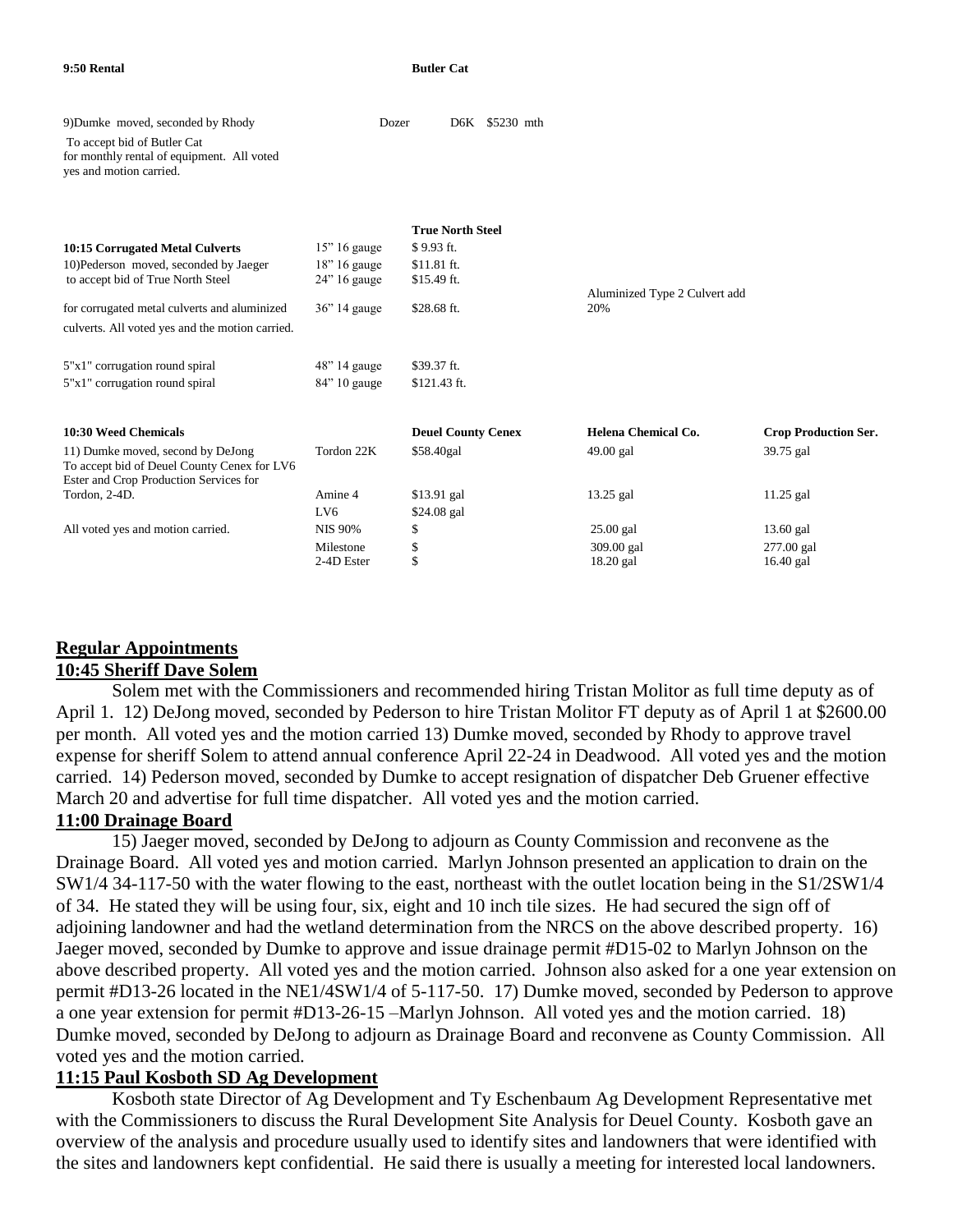He said the site analysis is used as a tool. Todd Kayes from First Dist. Planning spoke about roads, drainage, and setbacks being important areas of site development. Outreach of the study was also discussed.

### **11:45 Todd Kayes-Paula Hulscher First District Association Local Governments**

Paula Hulscher First. Dist. Development Company talked about the Deuel County Economic Development Revolving Loan Fund which was established in 1993. First District administers the fund for the county and there is currently one loan which is being paid back. Loan fund has created or retained 51 jobs. Kayes met with the Commissioners to talk about the activities of First District the past year. First Dist. Association of Local Governments was established in 1971 with 11 counties and 75 communities working together to improve quality of life within our region. Dues make up 23% of funding and fees for services make up 55%; write loan and grant applications; technical and financial specialties GIS and RLFs; program support and promotion; maintain 911 GIS database. They are currently providing maintenance of parcel information to the GIS data on flex web site. He also discussed costs of maintenance of web site and hosting county data of GIS site at \$5000 in 2016 and maintenance service of \$2000. Kayes also discussed the PDM Pre Disaster Mitigation Plan for Deuel County. 19) Jaeger moved, seconded by Dumke to apply for funds for a Hazard Mitigation Grant to the Federal Emergency Management Agency and the State of South Dakota and commit \$4750 in matching funds of the \$23750 grant, appoint Cory Borg as agent for the Grant and adopt Resolution #15-05. All voted yes and the motion carried.

#### RESOLUTION 15-05

## APPOINTMENT OF APPLICANT AGENT

For the

## Hazard Mitigation Grant Program (HMGP)

WHEREAS, the Deuel County Commission is submitting a Hazard Mitigation Grant project to the Federal Emergency Management Agency and the state of South Dakota; and

WHEREAS, the Deuel County Commission is required to appoint an Applicant Agent for the purpose of signing documents and assuring the completion of all application documents;

NOW THEREFORE BE IT RESOLVED that the Deuel County Commission appoints Cory Borg as the authorized Applicant Agent. Dated this  $17<sup>th</sup>$  day of March, 2015.

Appointing Authority

Name: Steve Rhody

Title: Chairperson-Deuel County Board of County Commissioners

 $Signed$  March 17, 2015 Appointed Agent Name: Cory Borg

Title: Emergency Management Director

Signed March 17, 2015

## **12:15 Deputy Cory Borg**

Borg met with the Commissioners to discuss grant information for bullet proof vests for the Sheriff's Dept. Deuel County did not receive the grant funding for cameras that had been applied for. He also talked about the upcoming 911 Audit. Borg asked to go into Executive Session to discuss a personnel matter. 20) Dumke moved, seconded by Pederson to move into Executive Session to discuss personnel issue. All voted yes and motion carried. Chairman Rhody declared the Commissioners out of Executive Session at 12:30 p.m.

#### **NEW BUSINESS**

# **Warrants, Memorandum of Understanding SDSU, Ambulance Volunteers**

21) Dumke moved, seconded by Jaeger to approve the warrants paid to Ottertail Power \$1483.30 Utilities, Hamlin County \$100.00 Reg. Fee SV Comm. Meeting and DNB National Bank \$20.00 Safety Deposit Box Rent, Best Western Ramkota 425.00 Weed Conference. All voted yes and the motion carried. 22) Dumke moved, seconded by DeJong to approve and sign the 2015 Memorandum of Understanding with SDSU Extension Service and Deuel County. All voted yes and the motion carried. 23) Rhody moved, seconded by Pederson to approve the list of volunteer ambulance service personnel. All voted yes and the motion carried.